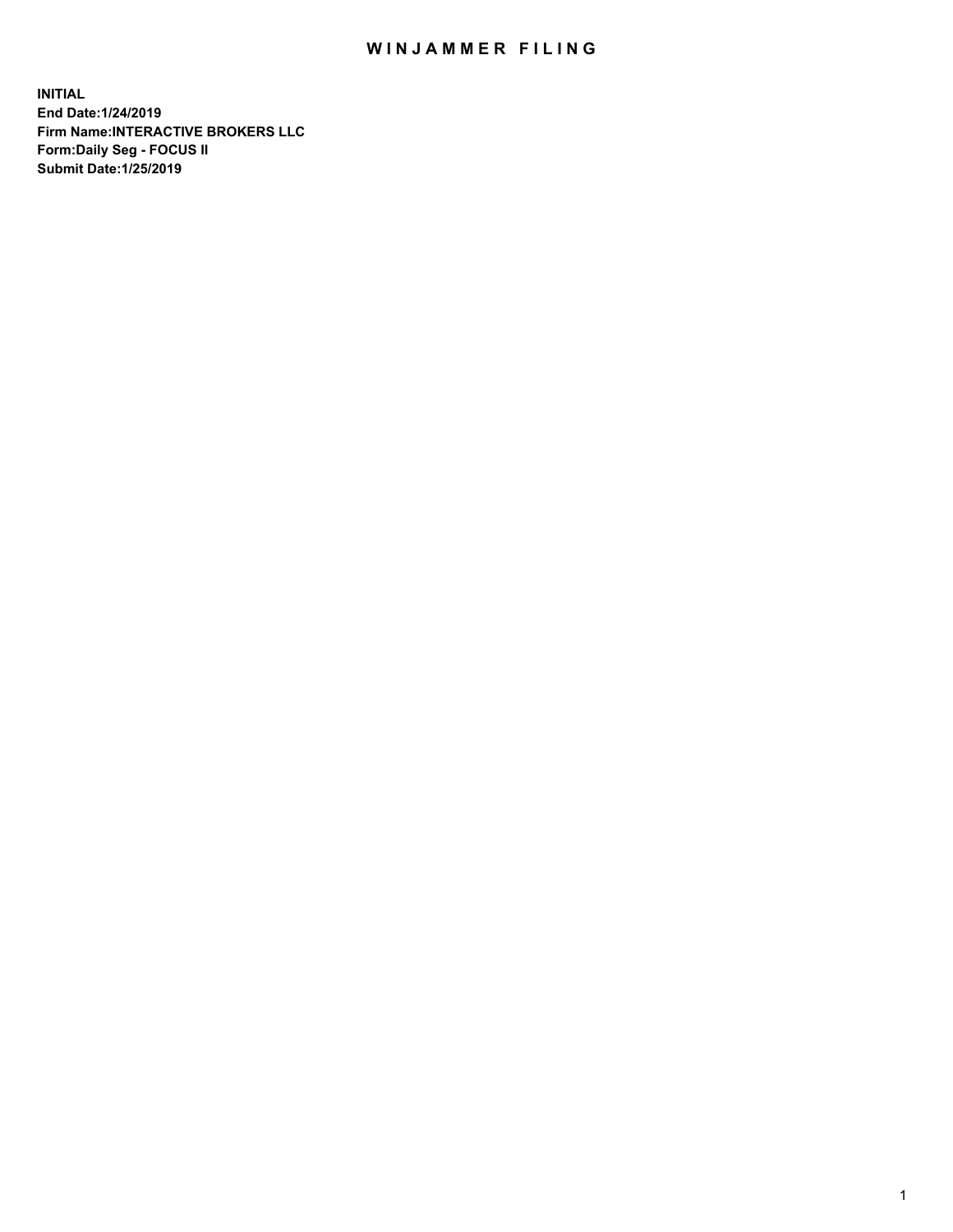**INITIAL End Date:1/24/2019 Firm Name:INTERACTIVE BROKERS LLC Form:Daily Seg - FOCUS II Submit Date:1/25/2019 Daily Segregation - Cover Page**

| Name of Company                                                                                                                                                                                                                                                                                                                | <b>INTERACTIVE BROKERS LLC</b>                                                                  |
|--------------------------------------------------------------------------------------------------------------------------------------------------------------------------------------------------------------------------------------------------------------------------------------------------------------------------------|-------------------------------------------------------------------------------------------------|
| <b>Contact Name</b>                                                                                                                                                                                                                                                                                                            | James Menicucci                                                                                 |
| <b>Contact Phone Number</b>                                                                                                                                                                                                                                                                                                    | 203-618-8085                                                                                    |
| <b>Contact Email Address</b>                                                                                                                                                                                                                                                                                                   | jmenicucci@interactivebrokers.c<br>om                                                           |
| FCM's Customer Segregated Funds Residual Interest Target (choose one):<br>a. Minimum dollar amount: ; or<br>b. Minimum percentage of customer segregated funds required:% ; or<br>c. Dollar amount range between: and; or<br>d. Percentage range of customer segregated funds required between:% and%.                         | $\overline{\mathbf{0}}$<br>$\overline{\mathbf{0}}$<br>155,000,000 245,000,000<br>0 <sub>0</sub> |
| FCM's Customer Secured Amount Funds Residual Interest Target (choose one):<br>a. Minimum dollar amount: ; or<br>b. Minimum percentage of customer secured funds required:% ; or<br>c. Dollar amount range between: and; or<br>d. Percentage range of customer secured funds required between:% and%.                           | $\overline{\mathbf{0}}$<br>0<br>80,000,000 120,000,000<br>0 <sub>0</sub>                        |
| FCM's Cleared Swaps Customer Collateral Residual Interest Target (choose one):<br>a. Minimum dollar amount: ; or<br>b. Minimum percentage of cleared swaps customer collateral required:% ; or<br>c. Dollar amount range between: and; or<br>d. Percentage range of cleared swaps customer collateral required between:% and%. | $\overline{\mathbf{0}}$<br><u>0</u><br>$\underline{0}$ $\underline{0}$<br>00                    |

Attach supporting documents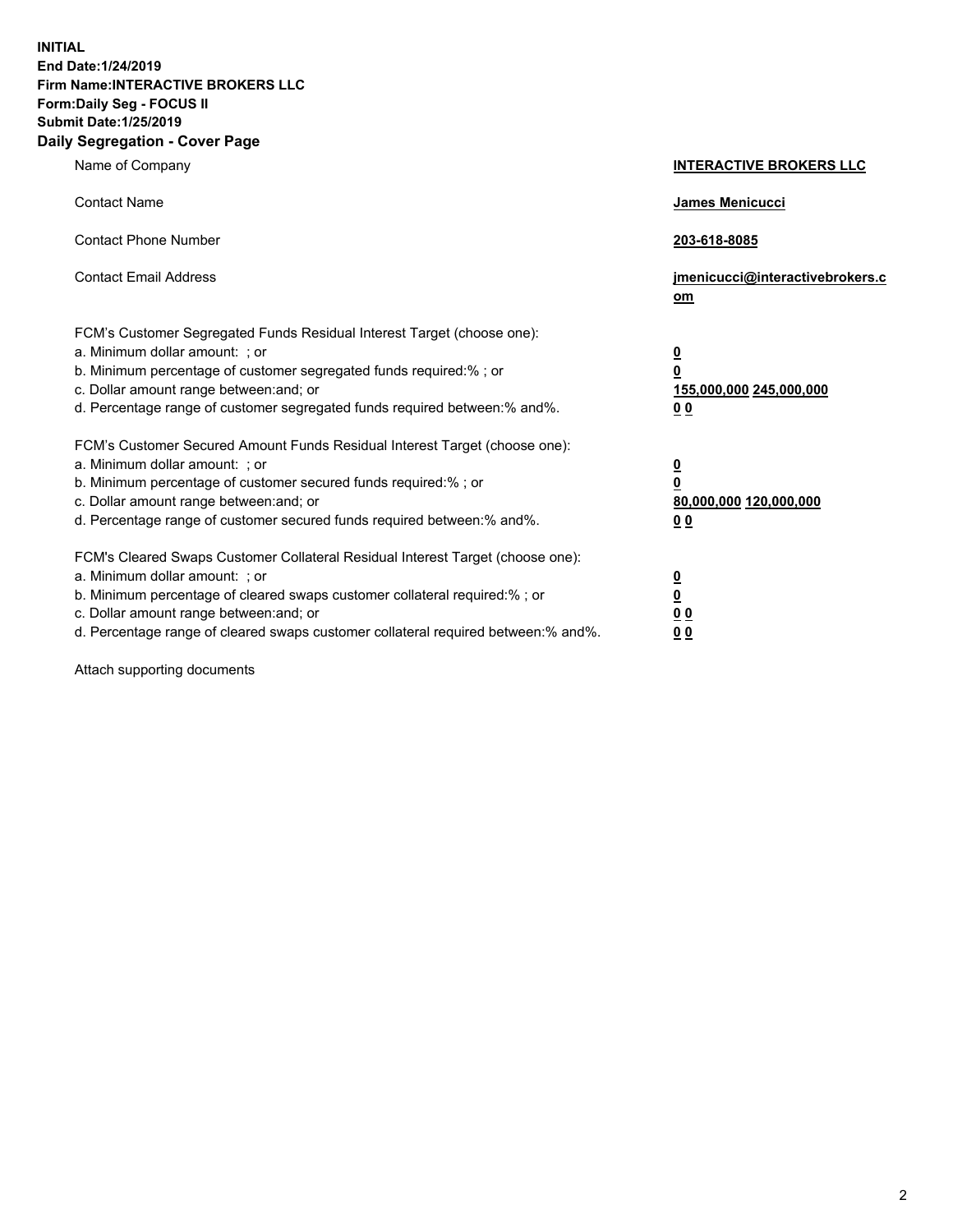## **INITIAL End Date:1/24/2019 Firm Name:INTERACTIVE BROKERS LLC Form:Daily Seg - FOCUS II Submit Date:1/25/2019 Daily Segregation - Secured Amounts**

|     | Daily Segregation - Secured Aniounts                                                                       |                                                |
|-----|------------------------------------------------------------------------------------------------------------|------------------------------------------------|
|     | Foreign Futures and Foreign Options Secured Amounts                                                        |                                                |
|     | Amount required to be set aside pursuant to law, rule or regulation of a foreign                           | $0$ [7305]                                     |
|     | government or a rule of a self-regulatory organization authorized thereunder                               |                                                |
| 1.  | Net ledger balance - Foreign Futures and Foreign Option Trading - All Customers                            |                                                |
|     | A. Cash                                                                                                    | 426,282,397 [7315]                             |
|     | B. Securities (at market)                                                                                  | $0$ [7317]                                     |
| 2.  | Net unrealized profit (loss) in open futures contracts traded on a foreign board of trade                  | 2,077,051 [7325]                               |
| 3.  | Exchange traded options                                                                                    |                                                |
|     | a. Market value of open option contracts purchased on a foreign board of trade                             | 63,946 [7335]                                  |
|     | b. Market value of open contracts granted (sold) on a foreign board of trade                               | -42,775 [7337]                                 |
| 4.  | Net equity (deficit) (add lines 1.2. and 3.)                                                               | 428,380,619 [7345]                             |
| 5.  | Account liquidating to a deficit and account with a debit balances - gross amount                          | 58,332 [7351]                                  |
|     | Less: amount offset by customer owned securities                                                           | 0 [7352] 58,332 [7354]                         |
| 6.  | Amount required to be set aside as the secured amount - Net Liquidating Equity                             | 428,438,951 [7355]                             |
|     | Method (add lines 4 and 5)                                                                                 |                                                |
| 7.  | Greater of amount required to be set aside pursuant to foreign jurisdiction (above) or line                | 428,438,951 [7360]                             |
|     | 6.                                                                                                         |                                                |
|     | FUNDS DEPOSITED IN SEPARATE REGULATION 30.7 ACCOUNTS                                                       |                                                |
| 1.  | Cash in banks                                                                                              |                                                |
|     | A. Banks located in the United States                                                                      | 63,567,928 [7500]                              |
|     | B. Other banks qualified under Regulation 30.7                                                             | 0 [7520] 63,567,928 [7530]                     |
| 2.  | Securities                                                                                                 |                                                |
|     | A. In safekeeping with banks located in the United States                                                  | 408,143,738 [7540]                             |
|     | B. In safekeeping with other banks qualified under Regulation 30.7                                         | 0 [7560] 408,143,738 [7570]                    |
| 3.  | Equities with registered futures commission merchants                                                      |                                                |
|     | A. Cash                                                                                                    | $0$ [7580]                                     |
|     | <b>B.</b> Securities                                                                                       | $0$ [7590]                                     |
|     | C. Unrealized gain (loss) on open futures contracts                                                        | $0$ [7600]                                     |
|     | D. Value of long option contracts                                                                          | $0$ [7610]                                     |
|     | E. Value of short option contracts                                                                         | 0 [7615] 0 [7620]                              |
| 4.  | Amounts held by clearing organizations of foreign boards of trade                                          |                                                |
|     | A. Cash                                                                                                    | $0$ [7640]                                     |
|     | <b>B.</b> Securities                                                                                       | $0$ [7650]                                     |
|     | C. Amount due to (from) clearing organization - daily variation                                            | $0$ [7660]                                     |
|     | D. Value of long option contracts                                                                          | $0$ [7670]                                     |
|     | E. Value of short option contracts                                                                         | 0 [7675] 0 [7680]                              |
| 5.  | Amounts held by members of foreign boards of trade                                                         |                                                |
|     | A. Cash                                                                                                    | 93,425,443 [7700]                              |
|     | <b>B.</b> Securities                                                                                       | $0$ [7710]                                     |
|     | C. Unrealized gain (loss) on open futures contracts                                                        | $-8,567,256$ [7720]                            |
|     | D. Value of long option contracts                                                                          | 63,946 [7730]                                  |
|     | E. Value of short option contracts                                                                         | <u>-42,775</u> [7735] <u>84,879,358</u> [7740] |
| 6.  | Amounts with other depositories designated by a foreign board of trade                                     | $0$ [7760]                                     |
| 7.  | Segregated funds on hand                                                                                   | $0$ [7765]                                     |
| 8.  | Total funds in separate section 30.7 accounts                                                              | 556,591,024 [7770]                             |
| 9.  | Excess (deficiency) Set Aside for Secured Amount (subtract line 7 Secured Statement<br>Page 1 from Line 8) | 128,152,073 [7380]                             |
| 10. | Management Target Amount for Excess funds in separate section 30.7 accounts                                | 80,000,000 [7780]                              |
| 11. | Excess (deficiency) funds in separate 30.7 accounts over (under) Management Target                         | 48,152,073 [7785]                              |
|     |                                                                                                            |                                                |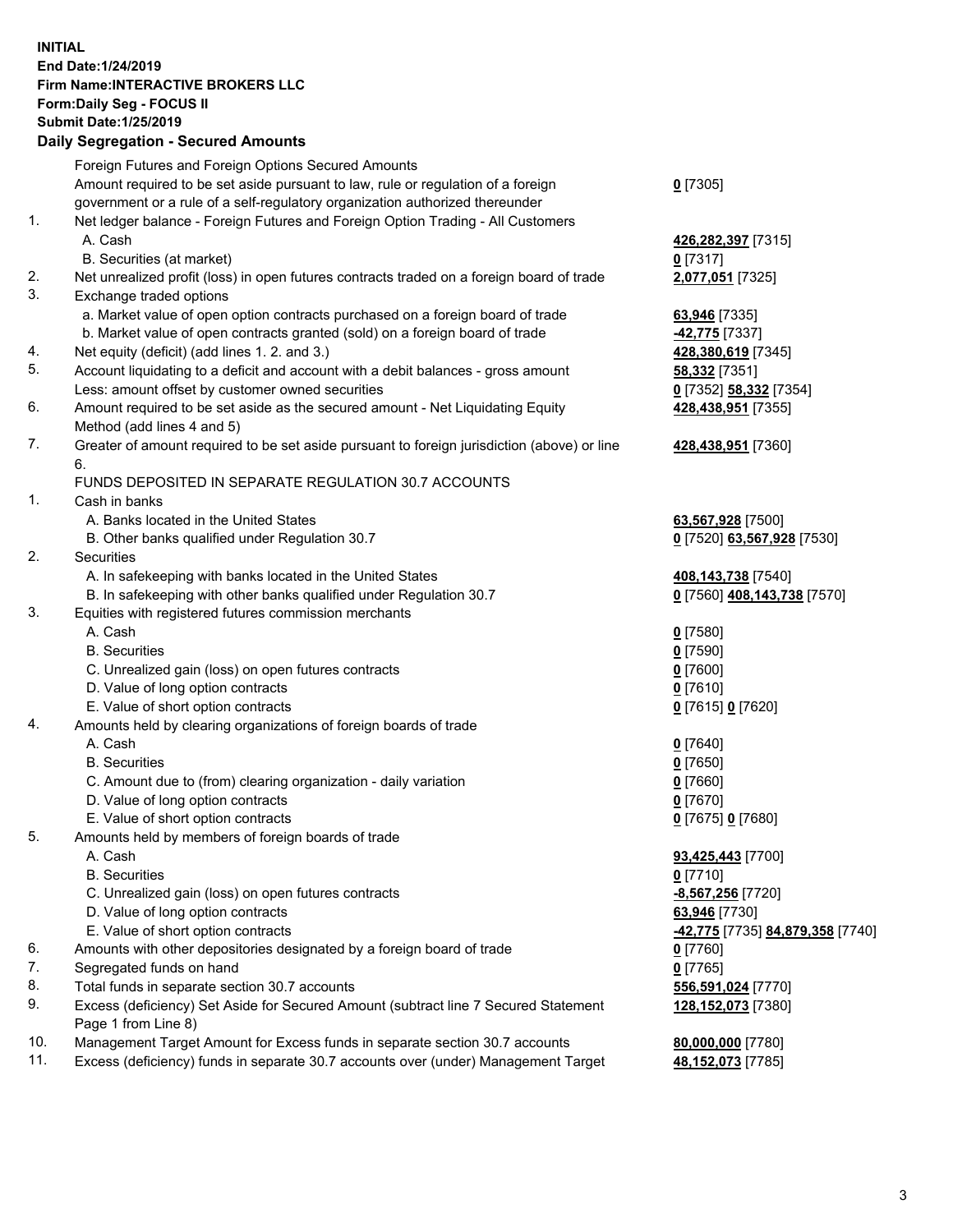**INITIAL End Date:1/24/2019 Firm Name:INTERACTIVE BROKERS LLC Form:Daily Seg - FOCUS II Submit Date:1/25/2019 Daily Segregation - Segregation Statement** SEGREGATION REQUIREMENTS(Section 4d(2) of the CEAct) 1. Net ledger balance A. Cash **3,953,329,692** [7010] B. Securities (at market) **0** [7020] 2. Net unrealized profit (loss) in open futures contracts traded on a contract market **-66,599,198** [7030] 3. Exchange traded options A. Add market value of open option contracts purchased on a contract market **331,708,209** [7032] B. Deduct market value of open option contracts granted (sold) on a contract market **-374,294,457** [7033] 4. Net equity (deficit) (add lines 1, 2 and 3) **3,844,144,246** [7040] 5. Accounts liquidating to a deficit and accounts with debit balances - gross amount **1,398,270** [7045] Less: amount offset by customer securities **0** [7047] **1,398,270** [7050] 6. Amount required to be segregated (add lines 4 and 5) **3,845,542,516** [7060] FUNDS IN SEGREGATED ACCOUNTS 7. Deposited in segregated funds bank accounts A. Cash **460,071,215** [7070] B. Securities representing investments of customers' funds (at market) **2,293,283,850** [7080] C. Securities held for particular customers or option customers in lieu of cash (at market) **0** [7090] 8. Margins on deposit with derivatives clearing organizations of contract markets A. Cash **7,801,884** [7100] B. Securities representing investments of customers' funds (at market) **1,321,407,032** [7110] C. Securities held for particular customers or option customers in lieu of cash (at market) **0** [7120] 9. Net settlement from (to) derivatives clearing organizations of contract markets **9,571,886** [7130] 10. Exchange traded options A. Value of open long option contracts **331,935,957** [7132] B. Value of open short option contracts **-374,560,037** [7133] 11. Net equities with other FCMs A. Net liquidating equity **0** [7140] B. Securities representing investments of customers' funds (at market) **0** [7160] C. Securities held for particular customers or option customers in lieu of cash (at market) **0** [7170] 12. Segregated funds on hand **0** [7150] 13. Total amount in segregation (add lines 7 through 12) **4,049,511,787** [7180] 14. Excess (deficiency) funds in segregation (subtract line 6 from line 13) **203,969,271** [7190] 15. Management Target Amount for Excess funds in segregation **155,000,000** [7194]

16. Excess (deficiency) funds in segregation over (under) Management Target Amount Excess

**48,969,271** [7198]